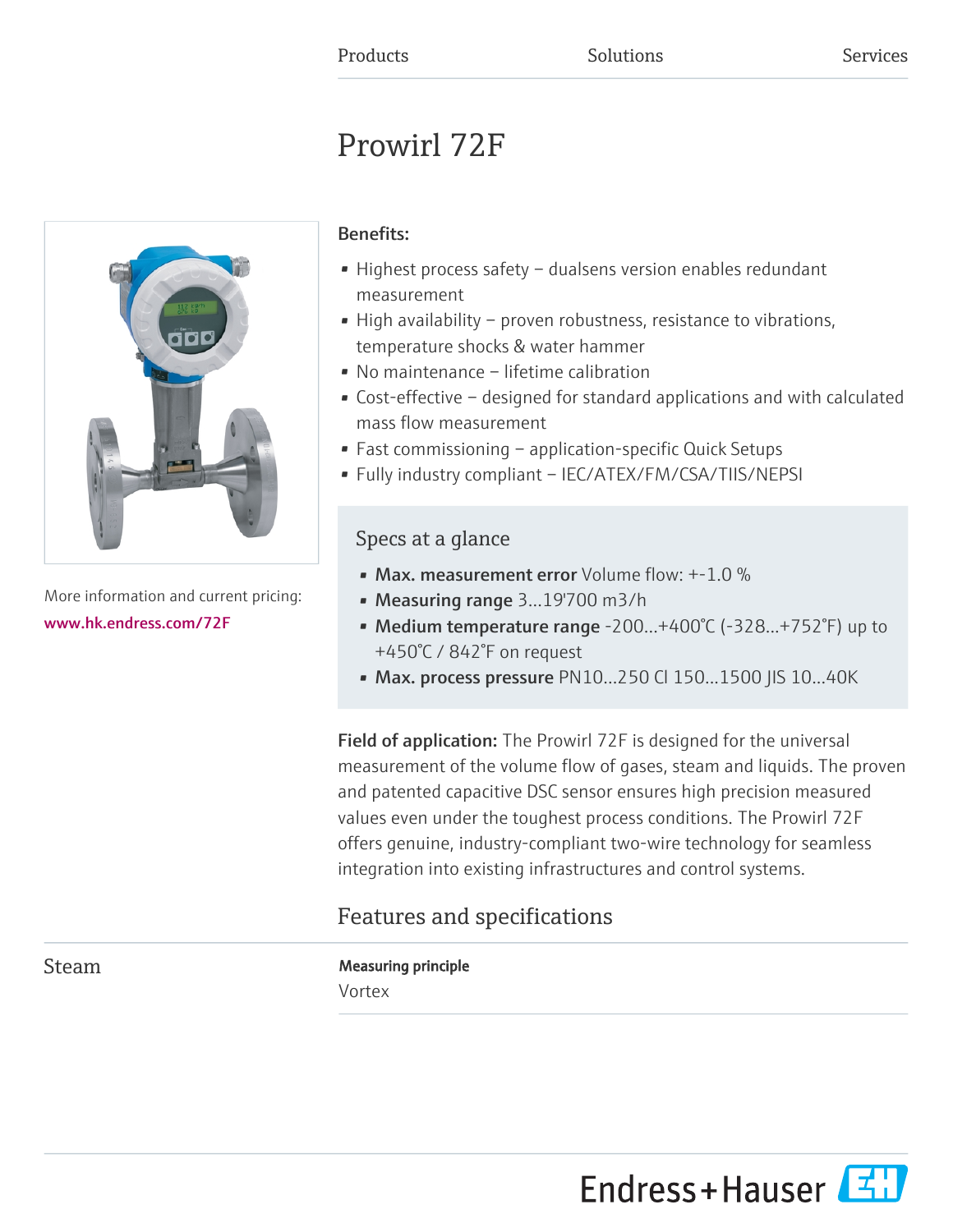### Steam Product headline

Volume flow meter for measurement of basic liquid / gas /steam applications

Nominal diameter range

DN 15...300 1/2"...12"

### Max. measurement error

Volume flow: +-1.0 %

### Measuring range

3...19'700 m3/h

#### Max. process pressure

PN10...250 Cl 150...1500 JIS 10...40K

#### Medium temperature range

-200...+400°C (-328...+752°F) up to +450°C / 842°F on request

### Degree of protection

IP 67 NEMA 4x

### Display/Operation

Two line liquid Crystal display Push buttons Quick Setup

### **Outputs**

4...20mA Pulse Status PFM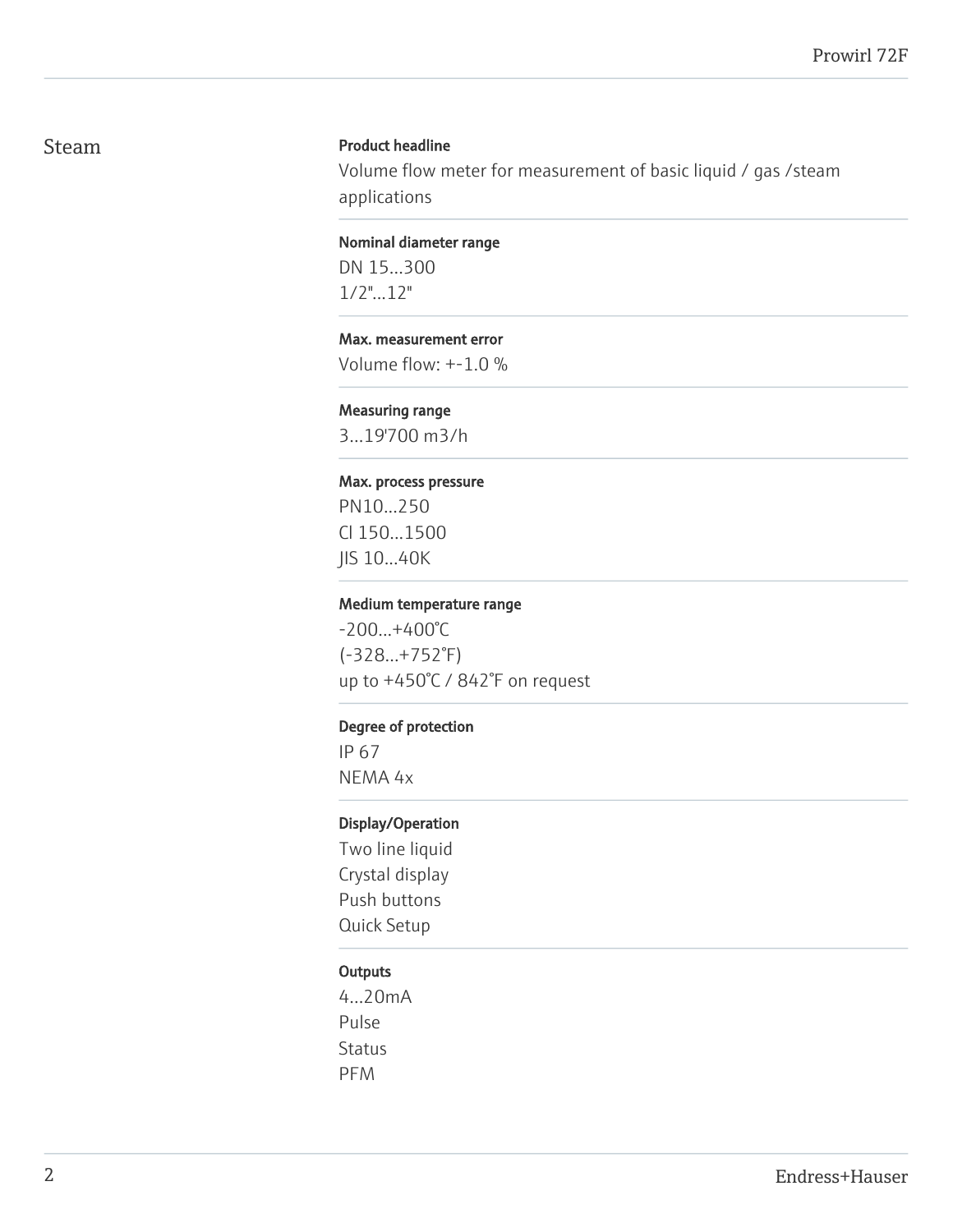### Steam

#### Inputs

-

### Digital communication

HART PROFIBUS PA FOUNDATION Fieldbus

#### Hazardous area approvals

ATEX FM CSA TIIS NEPSI/IEC on request

### Liquids Measuring principle

Vortex

### Product headline

Volume flow meter for measurement of basic liquid / gas /steam applications

### Nominal diameter range

DN 15...300 1/2"...12"

### Max. measurement error

+-0.75 %

### Measuring range

0.16...2'360 m3/h

### Max. process pressure

PN10...250 Cl 150...1500 JIS 10...40K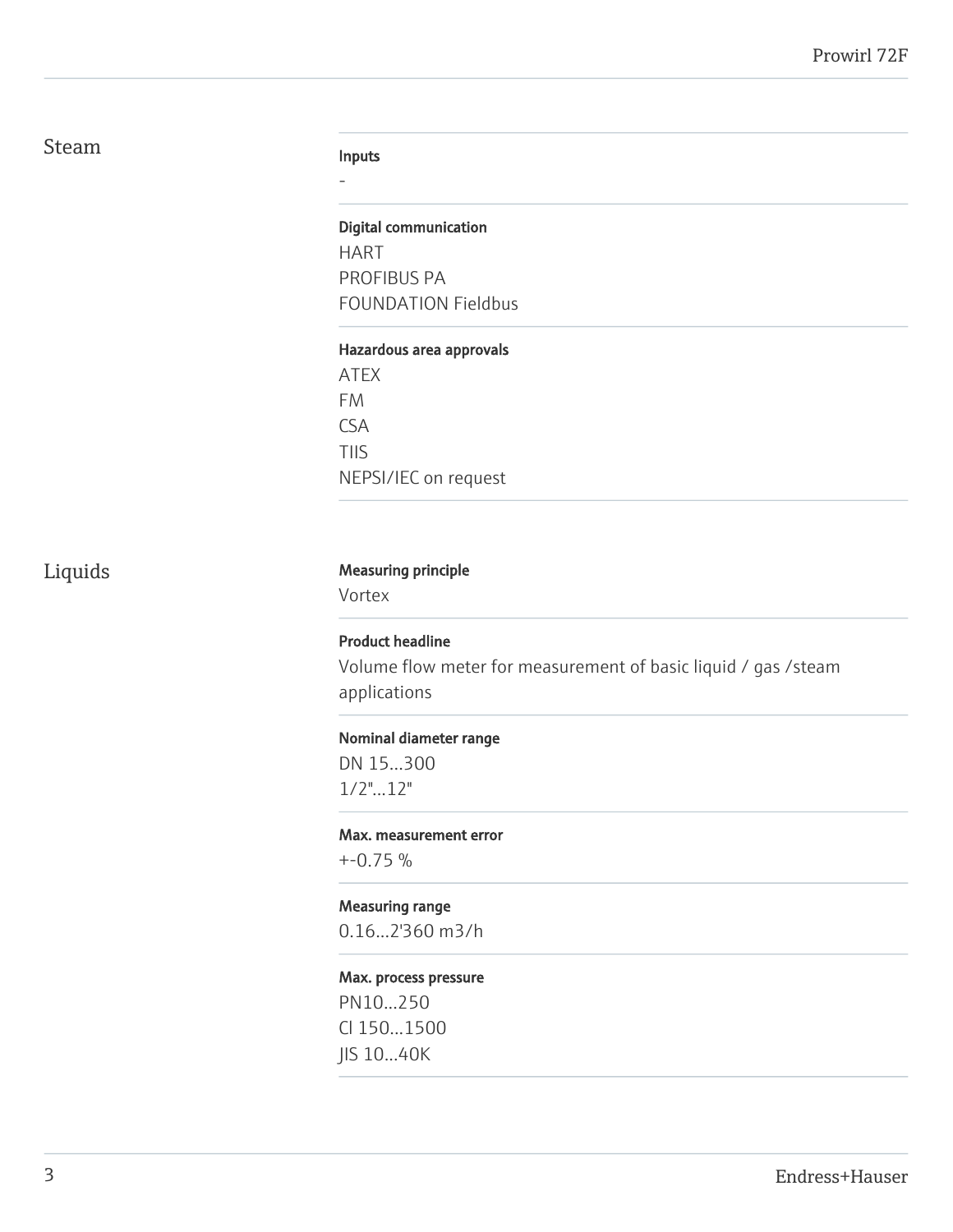### Liquids

### Medium temperature range

-200...+400°C (-328...+752°F) up to +450°C / +842°F on request

### Degree of protection

IP 67 NEMA 4x

### Display/Operation

Two line liquid crystal display Push buttons Quick Setup

### **Outputs**

4...20mA Pulse Status PFM

### Inputs

-

### Digital communication

HART PROFIBUS PA FOUNDATION Fieldbus

### Hazardous area approvals

ATEX FM CSA TIIS NEPSI/IEC on request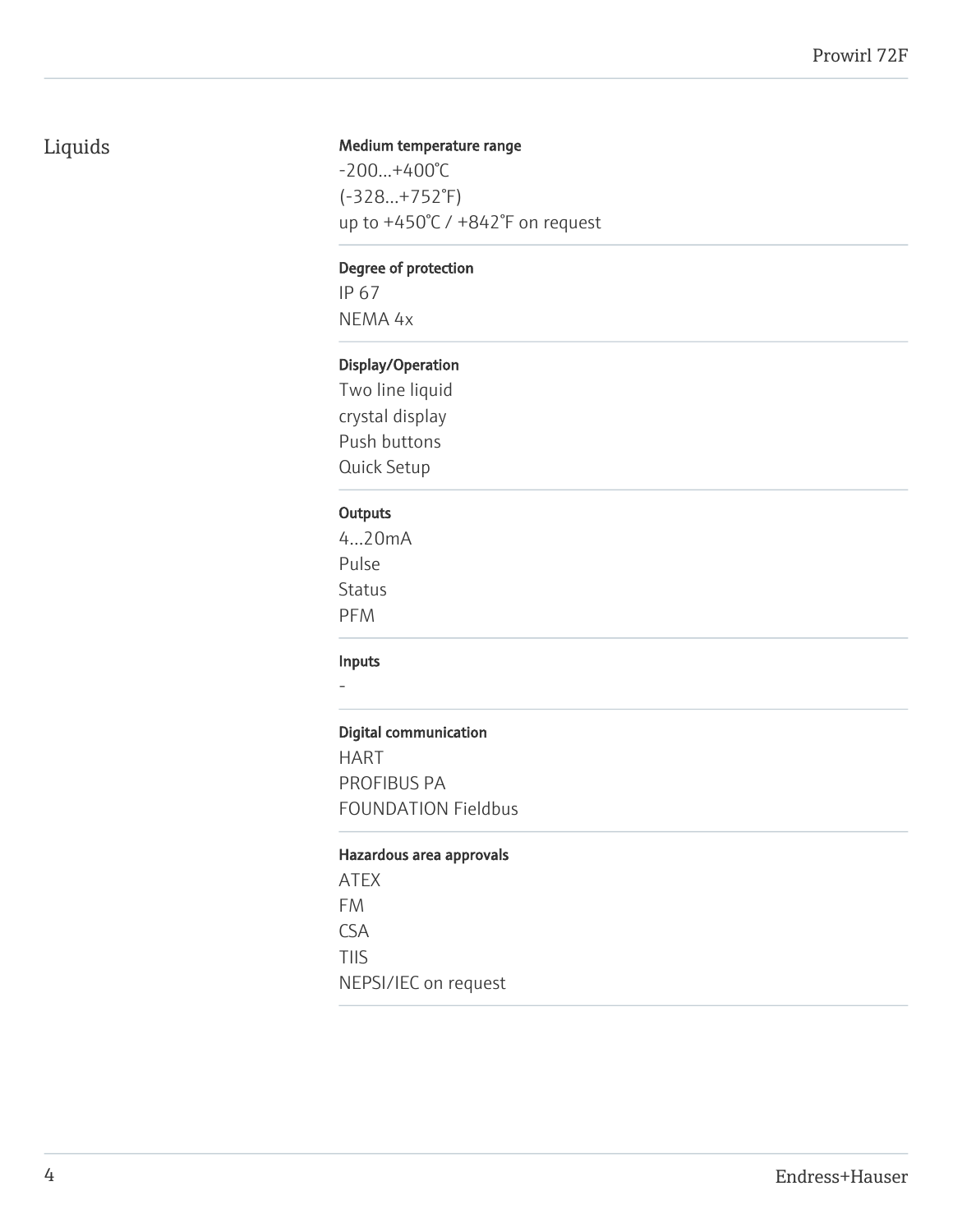#### Gas **Gas** Measuring principle

Vortex

### Product headline

Volume flow meter for measurement of basic liquid / gas /steam applications

### Nominal diameter range

DN 15...300 1/2"...12"

### Max. measurement error

Volume flow: +-1.0 %

### Measuring range

3...19'700 m3/h

#### Max. process pressure

PN10...250 Cl 150...1500 JIS 10...40K

### Medium temperature range

-200...+400°C (-328...+752°F) up to +450°C / 842°F on request

#### Degree of protection

IP 67 NEMA 4x

### Display/Operation

Two line liquid Crystal display Push buttons Quick Setup